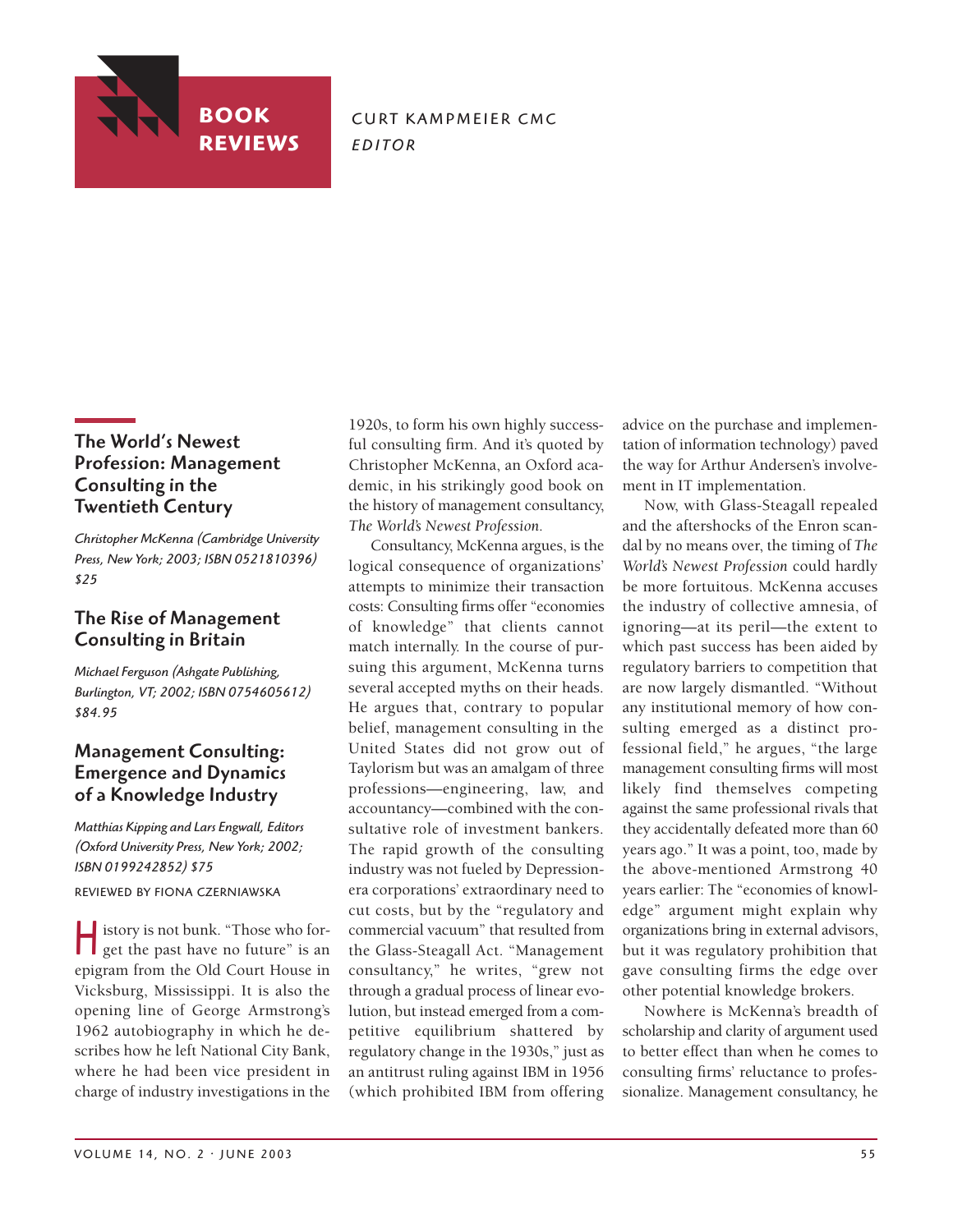#### Book Reviews *continued*

suggests, is not a profession because the people running the major firms in the aftermath of the Great Depression chose to professionalize their firms—to rely on their corporate brand, in effect—rather than rely on the professionalism of the individuals who worked within these firms. "In contrast to lawyers and accountants, the leaders of the management consultancy profession believed their firms were more important" than the reputations of the individuals in them. The most prestigious firms did not require their employees to be certified; indeed, some actively campaigned against individual states' proposals for licensing, despite client concern over aggressive selling and rogue practitioners in the 1930s and 1940s. As a result, the collective reputation of the consulting industry has been protected by spin rather than substance. "The objective standards of professionalism," says McKenna, "were not as important as recasting the public perception of consulting as a professional activity." If nothing else, Enron has served to demonstrate that businesses whose reputations are maintained by cleverly promoted brands rather than personal integrity are built on sand.

McKenna is not alone in arguing that the evolution of consulting has important bearing on an industry facing internal and external pressures to change. Michael Ferguson's *The Rise of Management Consulting in Britain* is more a straightforward history and less a polemic—a Boswell to McKenna's Dr.



Johnson. Yet here too are surprises. Like McKenna, Ferguson debunks the idea that management consulting is an offshoot of Scientific Management. Instead, he tracks its origins to the second half of the 19th century, when Great Britain was bogged down by laissez-faire paternalism and self-help economics and was losing the grip the industrial revolution had given it. Ferguson also reveals just how uneven the development of the consulting industry has been. The Bedeaux approach to industrial efficiency, widely promulgated in the Depression era, failed largely because of a lack of communication between consultants and employees. This, in turn, led to significant misunderstandings about the work involved and unrealistic expectations about its impact. Secrecy was so endemic that, when the wives of two consultants, separately staying in a small provincial hotel while their husbands were occupied on client work, got to know each other, it took them several weeks to realize that their husbands were employed by the same firm.

While McKenna looks at the role that consulting firms played in disseminating American management philosophy, Kipping and Engwall's book, *Management Consulting: Emergence and Dynamics of a Knowledge Industry,* provides a series of European perspectives on the development of consulting. Placing itself against a context in which the "literature on the consulting industry has taken a very critical tone," *Management Consulting* aims to show that the "establishment [of consulting] as a recognized and legitimate knowledge carrier was not simple and straightforward, but a long and often conflictual process." In France, prewar "consulting engineers" were originally stigmatized as "commercial" because their ranks were largely populated by people who had failed to graduate from the *grandes écoles.* In Sweden, it was the symbiotic

relationship between consulting firms and academia that set the pattern for what continues to be one of the most "intellectual" consulting markets in Europe. In Finland, a "few great men," drawn together by their common experience in resisting Nazi Germany and the Soviet Union in the Second World War, developed a "specifically Finnish rhetoric of management."

Kipping and Engwall's book also examines the role consulting firms play in creating and disseminating knowledge, again from a national viewpoint. Articles here range from studying how a small Italian consulting firm adapts the templates of international consultancy to its national context, to analyzing the extent to which the German media regard consultants as experts. But there's a problem of largess here. Kipping and Engwall's book is as frustrating as it is fascinating: What they gain by demonstrating the heterogeneity of the European consulting industry, they lose in terms of a single, coherent message. That may be intentional: With such an *embarras des richesses,* the editors may believe that any such conclusion would fly simplistically in the face of irreducible complexity. But it places their book at a disadvantage when compared to McKenna's, which will undoubtedly sit, like Banquo's ghost, at the consulting banquet for years to come.

But whatever their individual strengths and weaknesses, all three books are a salutary reminder of the dangers of taking for granted the past evolution and future development of the consulting industry. Consciously or unconsciously, the consulting industry has been rewriting its past, choosing to believe a single coherent—and convenient—story about its origins in Scientific Management. In fact, its real past may be murkier and more complex than we like to think. That the industry may not have some Darwinian-like right to exist, at least in its present form,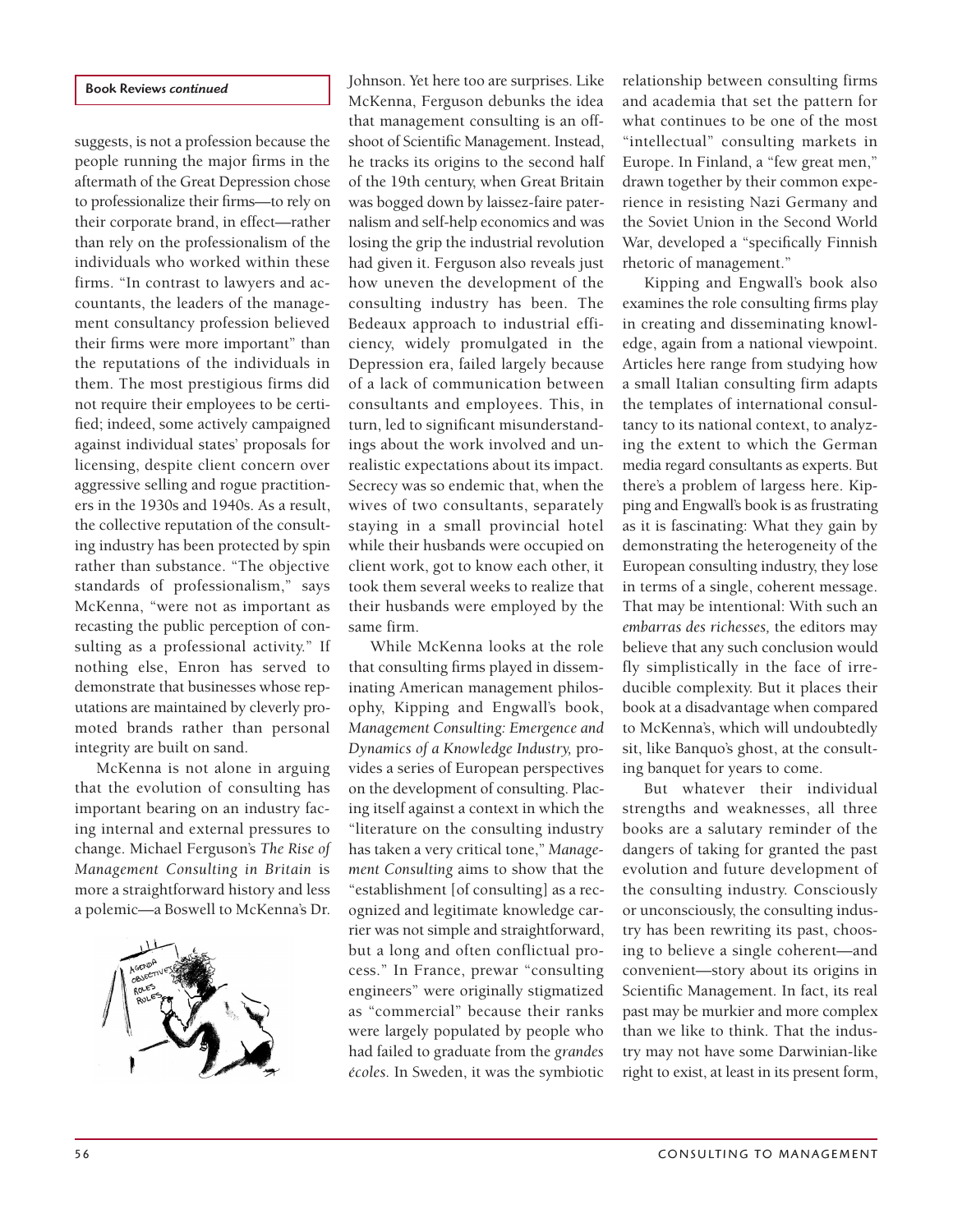is something that should give considerable food for thought during the current recession.

*Fiona Czerniawska (FionaCz@arkimeda.com) is the founder and managing director of Arkimeda, a firm that researches and consults on strategic issues in the consulting industry. Her latest books are* Value-Based Consulting *(2001) and* The Intelligent Client *(2002).*

## Call Center Operations: Profiting from Teleservices

*Charles E. Day (McGraw-Hill, New York; 2000; ISBN 0-07-016430-4) \$65* REVIEWED BY GRAHAM WILLIAMS CMC

Consider the following trends:

■ Sixty percent of all customer contact is now through call centers.

■ Number of calls, number of call centers, number of call center agents, or revenue—and the outlook is for continued double-digit growth per annum over the next several years.

■ It is now widely acknowledged that call centers are major contributors to the provision of fast, effective service, the building of sound relationships and trust between organization and client, and in some cases the establishment of a competitive edge based on relationship value, loyalty, and advocacy.

These trends are likely to continue because:

■ More and more applications beyond the established banking, catalogue sales, airline reservations, technology help desks, order placement, billing inquiries, maintenance requests, and subscription renewals are becoming doable and profitable.

■ Technology is facilitating connectivity and the dissemination of information between different parts of the organization (sales, service, and marketing) and its customers via new data management systems and communication channel possibilities.

■ Customers are increasingly exposed to new, improved services, and this raises their expectations.

This book aims to increase our understanding of the subject of call center operations and help us, and our clients, conduct business more successfully.

The increasing importance of the role of call centers, their rate of growth and development and the bewildering array of vendor solutions being touted in the marketplace, especially in respect of technical features and functions, make this a very timely book for management consultants. Day cuts through the confusion and jargon. He deals with the related technology, process, and people aspects of call center operations in a clear, systematic manner that makes the technical aspects accessible to all. Indeed, simply knowing that a PBX is a private branch exchange, that CTI stands for computer telephone integration, and that ACD means automated call distributor helps us cut through the jargon and grasp the underlying concepts. Free of gobbledygook, Day guides us on a stepby-step understanding of many of the developments within the teleservices industry.

Here are a few samples of where he adds real value, so that we gain competence at:

■ Carefully selecting the right functions and features for inbound, outbound, and blended call center operations; for example, automated out-dialing for credit collection, telemarketing, customer surveys—while also taking into account laws concerning privacy and confidentiality, technical protocols, and the plethora of complex rates and tariffdetermination formulae as they apply in different jurisdictions.

■ Knowing what advances have taken place in client/server technology, operating systems, and software so that we are put in a position to evaluate how these advances can help to improve call center agent's ergonomics, comfort, efficiency, and productivity.

■ Comparing and evaluating the big advances, the potential, and the efficiency gains possible by evolving, utilizing, and integrating PBX /ACD, CTI, and ISDN (standards for converting from analog to digital signals). And then going beyond that to integrate Internet services with call center operations by, for example, enabling a website visit and call to a waiting service agent without the need for a separate dial-in.

■ Deciding when and how to make appropriate and effective use of voice messaging, prompting, and IVR (interactive voice response) without upsetting customers—for example, giving callers information about nonpeak times so they can choose to call again when it is more convenient, or taking voice messages that agents can act on before getting back to the customer, or giving the customer the tools to facilitate self-service for order-status–checks, and the like.

■ Drawing up guidelines and key performance criteria for savvy relational database management, selecting from the many available software systems and packages on the market, and avoiding typical implementation mistakes.

■ Making use of a comprehensive knowledge and skills assessment and an action plan for service agents in order to improve selection, monitoring, appraisal, and development.

■ Choosing and using tools and measures to forecast and monitor workflow,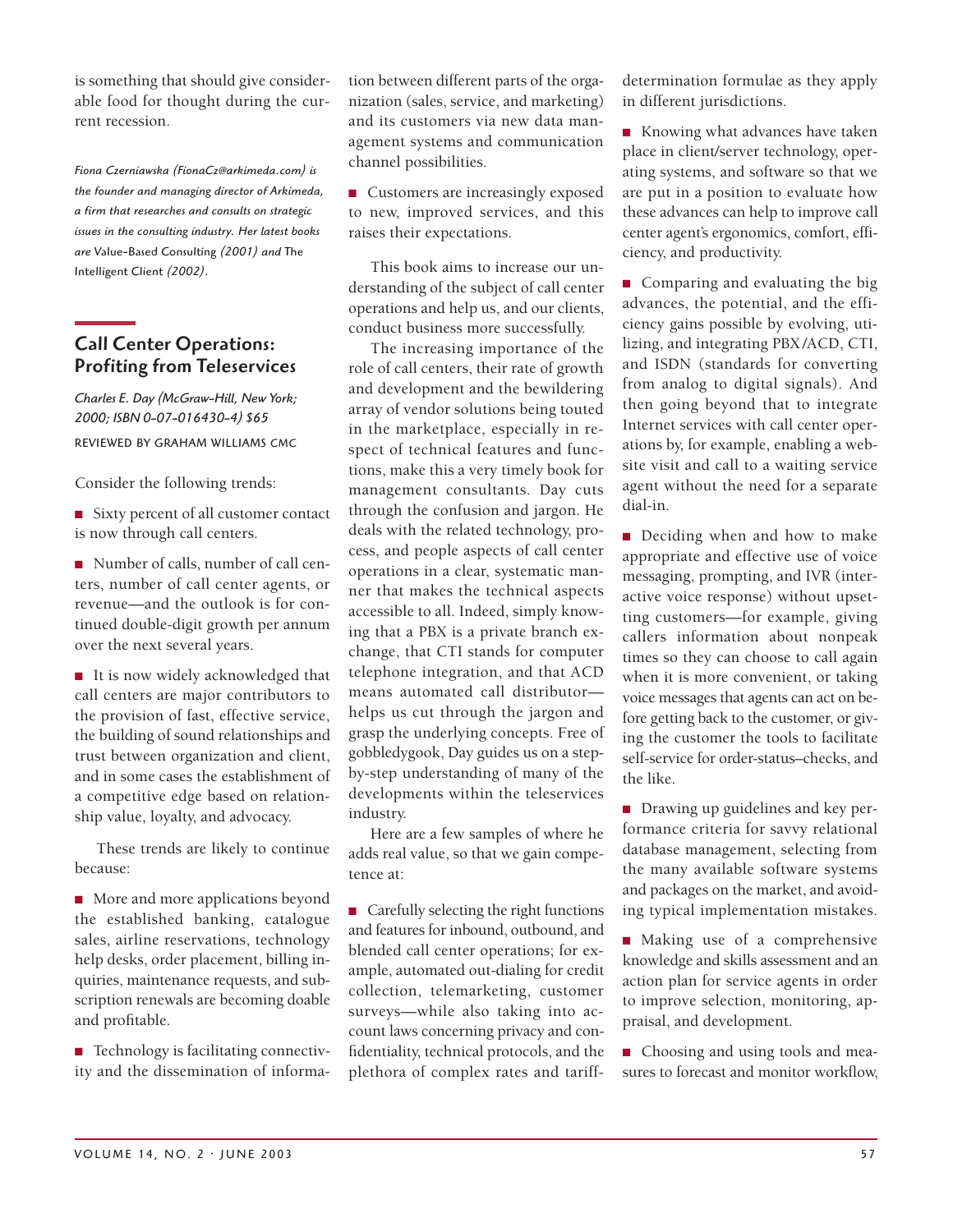#### Book Reviews *continued*

call traffic, agent scheduling, and performance—in a world beset by hordes of variables, variations, and complications.

■ Understanding the basic productivity-based measures and industry standards, call agent motivation, physical layout, and ergonomic considerations.

Day's knowledge and recommendations come from years of practice serving hundreds of clients and from his impressive synthesis of concepts and materials. In this 500-page book, he has produced an exceptional reference guide that is packed full of useful information on call-handling applications. His writing is lucid and eloquent. What's more, he has organized his framework, chapters, appendices, index, and glossary so that navigating is easy. He takes us from the general to the particular—so we can choose between a surface understanding and real submersion in the subject. He tells us the basics and also provides a context to make sense of new developments and shifts that are currently taking place.

Some of the shifts taking place as the call center industry continues to grow and develop are these:

- An increase in the scale of operations of individual call centers
- New usage of and blending of various communication channels
- The emergence of preferred geographic centers of excellence for outsourced operations
- Increasing integration of Internet services with call center operations
- A greater variety and complexity of calls handled by service agents
- A rise in customer expectations over time, as already noted.

All the more reason why this useful book belongs in every sales, marketing, and customer service consultant's library.

My pleasure and praise notwithstanding, I wish Day had included his insights on:

■ The use of telephone-based call centers as a platform for entrenching customer-centricity throughout the organization and for launching successful customer relationship management (CRM) and customer experience management (CEM) initiatives

■ The customer satisfaction and relationship implications (both positive and negative) of the rapid growth of multimedia call centers, the uptake of Internet Protocol technologies, and the advent of blended self-service and assisted service applications

■ The development of people skills within call centers and organizations in order to complement our natural tendency to focus too much on the rational aspects of customer service and call center operations

Let me speak more to this last point, as I wish Day had done. Two current trends in customer service applications—CRM and CEM—are both really about delivering consistently good service so that a relationship is developed, a relationship that becomes cemented as a result of experiencing reliability, trust, assurance, and value. Over time, relationships can progress from a neu-



tral absence of dissatisfaction, to satisfaction, to preference, to definite loyalty, and finally to advocacy. Clearly this outcome can be delivered only by a thoughtful application of the necessary people, process, and technical aspects of customer service initiatives, especially as applied in call centers. Customers look for a service experience that for them is easy and enjoyable and occasionally contains an extra surprise.

This experience is most often facilitated when organizations pay as much attention to the interpersonal aspects of the transaction as they do to the material or rational aspects of the transaction *during* the so-called service moment of truth. The material aspects are image, furnishings, tangibles, equipment, business processes and operations, and product. The interpersonal aspects are relational, interactive, and experiential. This basic principle applies (at the threshold level at least) no matter what broad service strategy is followed by the organization, even if this is operational efficiency or product/ services leadership and not customer intimacy. The reality is that organizations and their members can develop a culture of being rational, hard-nosed, efficient, and productive to the extent that this becomes their comfort zone, and they over-concentrate on the material aspects of their interactions with customers and neglect the personal aspects. A surprisingly large number of organizations lack the people skills the emotional competence, if you will—to add emotional value (warmth and affirmation, for example) in their transactions with their customers. Therein lies an opportunity of incalculable value for many, if not most, organizations.

*Graham Williams CMC (www.centre-ingservices. com), of Centre-ing Services, Cape Town, South Africa, specializes in customer service improvement and the associated areas of developing leaders and steering transition.*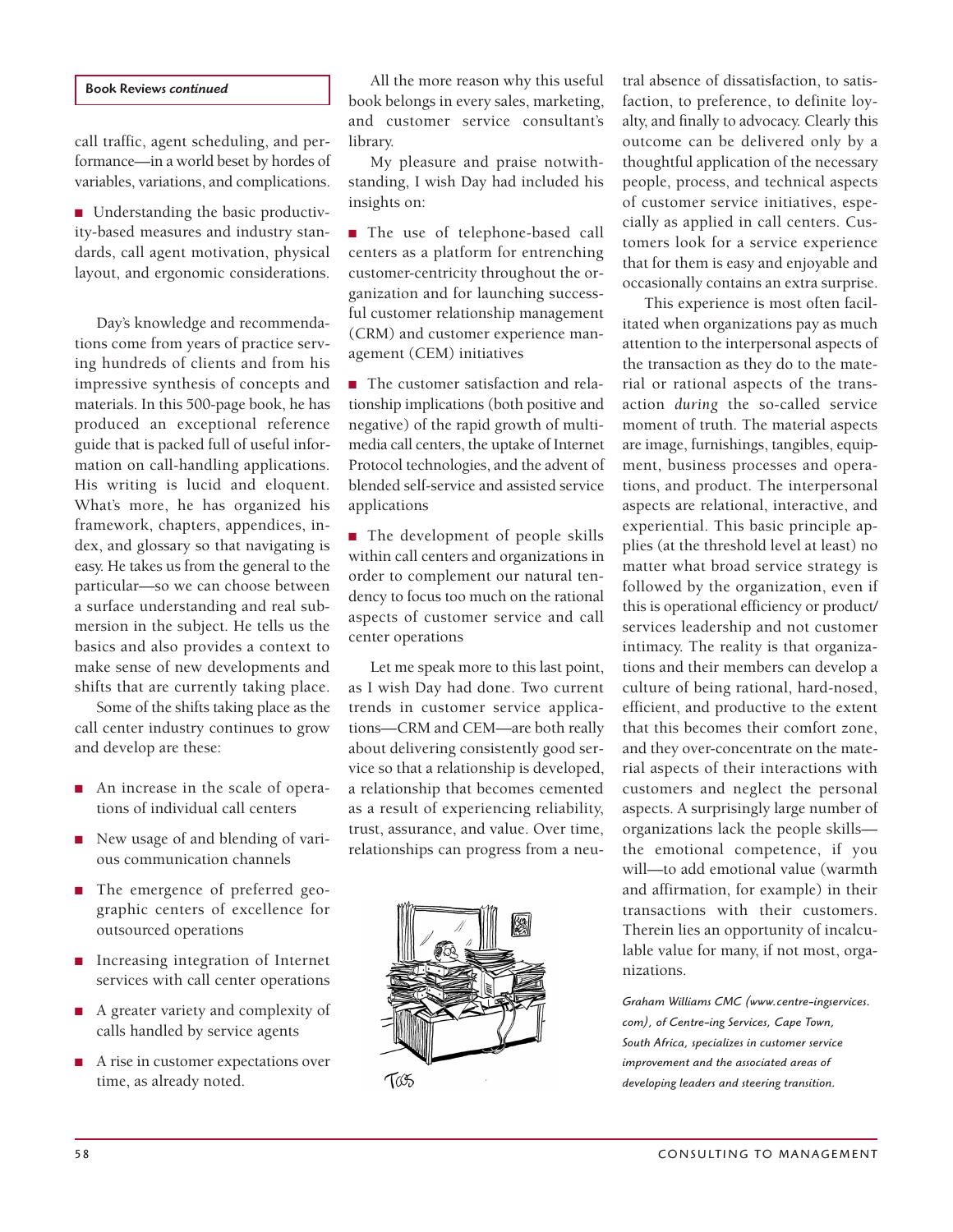# Customer Equity: Building and Managing Relationships as Valuable Assets

*Robert C. Blattberg, Gary Getz, and Jacquelyn S. Thomas (Harvard Business School Press, Boston; 2001; ISBN 0-87584-764-1) \$29.95*

REVIEWED BY BRADLEY E. HOSMER CMC

What are our customers worth? Do we manage them to optimize their value? If so, the authors of this book say we're on the cutting edge. If not, they advise catching up before more astute competitors leave us behind.

Robert Blattberg is a professor at Northwestern's Graduate School of Management in Chicago. Gary Getz is a Managing Principal at Integral, Inc., where he leads the firm's market and customer strategy practice. Jacquelyn Thomas is a professor at Emory's School of Business in Atlanta.

*Customer equity* is the value to us of our customer relationships throughout their life cycle. Understanding three central ideas helps us build more value into those relationships.

The first big idea in the book is that customers fall into one of four life-cycle phases and behave differently in each phase. These phases are *prospects, firsttime and early-repeat buyers, core customers,* and *defectors.* Each customer has a present and future value to the firm. *Core customers* provide the most profit and should get most of our investment. *Prospects* and *defectors* have a lower value and should be allocated a smaller share of sales, marketing, and business development resources.

*First-time and early-repeat buyers* are the most likely to defect, so great care should be taken to invest enough (but not too much) to be sure that our products and services meet their expectations. We should invest in a combination of special pricing, additional services, and extra attention to help build loyal



core customers. Since some will not become core customers, we must track these customers to measure how much additional customer equity we create. Obviously, the increase in customer equity must exceed our marketing cost, including special pricing and services. If it doesn't, we are not spending wisely. We can test different spending levels and combinations of programs, and by tracking the results find the combination that maximizes customer equity.

Customers in different phases have different wants and needs. A *prospect* may want or need a lower price, better value, or more intense customer service. *First-time and early-repeat buyers* need ease of purchase, value, product uniqueness, and ease of exit. *Core customers* generally want consistent quality and service. *Defectors* sometimes are won back with a concerted effort to resolve product or service problems.

The second big idea in the book is that we should tailor our marketing programs for each customer to build customer equity. Marketing has three essential missions—customer acquisition, customer retention, and add-on selling. Each mission involves different

tasks and a different way of thinking. Therefore, the authors recommend organizing marketing departments around each mission, and I agree.

Regarding *customer acquisition,* many firms analyze their customers, but few analyze their customer-acquisition efforts. It's impossible to optimize customer-acquisition programs without detailed knowledge of both new customers and those who do not buy. Detailed information helps us determine the value of prospects, optimize acquisition programs, and build customer equity.

For example, it may make sense to use low introductory pricing to attract prospects who are likely to become core customers. These customers will produce customer equity. It may make no sense, however, to use low price to attract customers who are likely to defect. If we understand our customers, we can tell the difference in advance.

Regarding *customer retention,* and contrary to popular notions, the authors claim that we can increase total customer equity by not trying to retain all our customers. Some customers are simply not worth retaining, as their